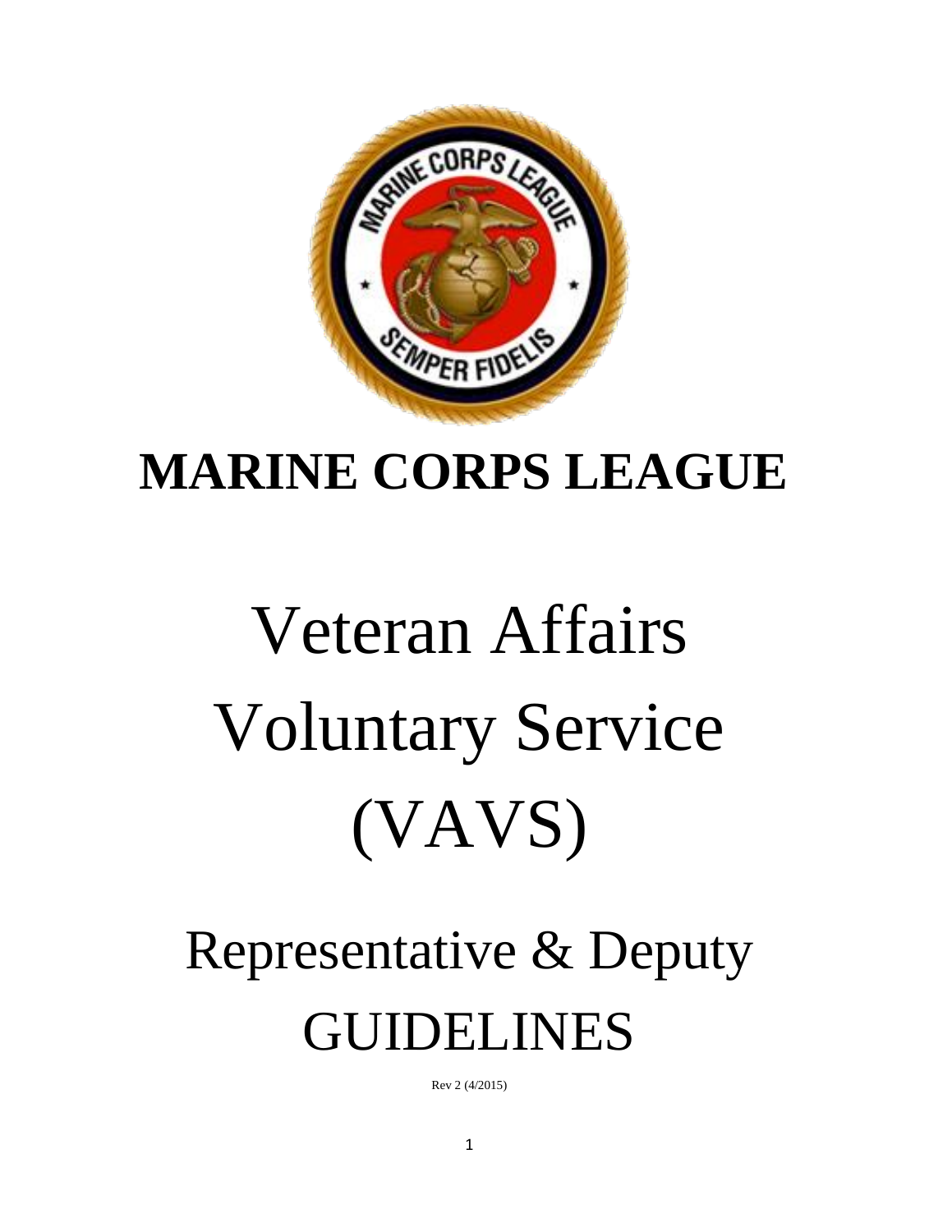## **VAVS Representative & Deputy GUIDELINES**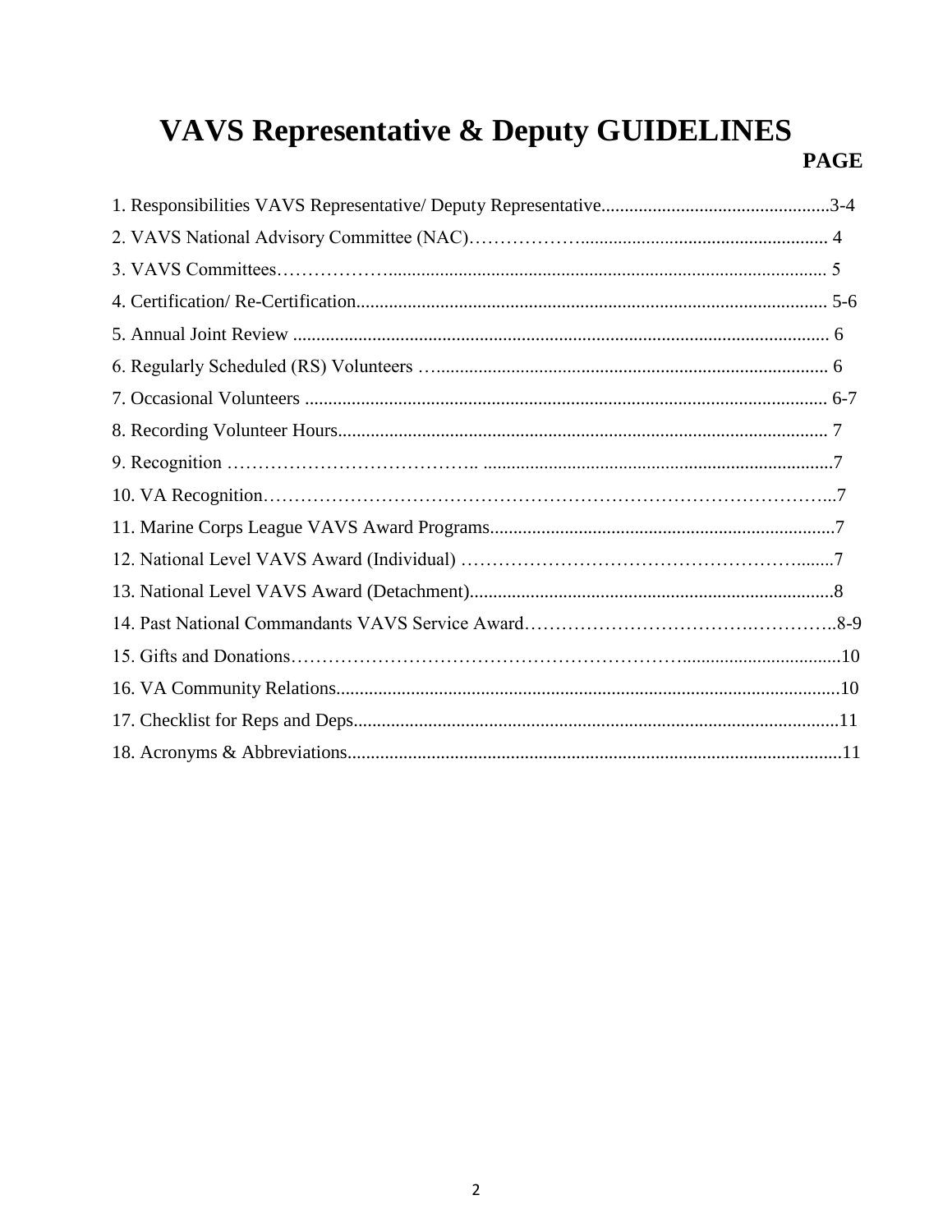#### **VAVS REPRESENTATIVE RESPONSIBILITIES:**

The VAVS Representative is the official MCL Representative to the facility in all aspects of the organization's participation in the Voluntary Service Program. The following is a list of the MCL Representatives responsibilities to the VAVS Program.

**\*Each** newly appointed Representative must meet with the Chief of Voluntary Service / Voluntary Service Program Manager shortly after being certified, to receive orientation regarding the VAVS Program. At this time, the Representative will also be officially registered with the Voluntary Service Office. This is important in order for the Representative to be on the mailing list to receive notices and minutes of the meetings and information regarding other activities supported by the VAVS Committee.

**It is very important to communicate any change in contact information**, i.e. address, telephone number or e-mail address to Voluntary Service office and your MCL National VAVS Representative.

**\*One** of the most important duties of the Representative is the distribution of all information regarding the VAVS Program to each Detachment **within a reasonable radius of the Medical Center**. The Representative is the official MCL Representative to **All Detachments within a reasonable radius of the Facility** and is a vital link between the community, members of the Marine Corps League and the Medical Center. The Representative is relied upon to provide accurate information to our Marine Corps League Membership.

**\*The** Representative must attend the quarterly meetings of the VAVS Committee or in his/her absence must designate one of the MCL Deputy Representatives to attend the meetings or other required activities as planned.

**\*Once** a year, the VAVS Representative will meet with the Voluntary Service Program Manager to complete the AJR (Annual Joint Review). **See pg. 6 Annual Joint review**

**\*The** Representative has the responsibility of informing the Detachments (within a reasonable radius of the Center) of the needs of the patients in the form of volunteer support or other resources. Additionally, the Representative has the responsibility to recruit volunteers from these same Detachments, to fill these needs.

**\*The** Representative should know how many Regular & Occasional MCL VAVS Volunteers are at the Facility, recommending recognition for outstanding performance to their Detachment Commandant for (High number of yearly or total of hours, VA Awards, Function coordinator, etc.)…. Also remember the National Awards program. (See page 8)

**\*The** Representative should know approximately how many RS & Occasional Volunteer hours the MCL is supposed to be credited each Month, checking it to the Monthly hours recorded. (VA Facility is supposed to give you a list of MCL Volunteer hours quarterly, see RECORDING VOLUNTEER HOURS)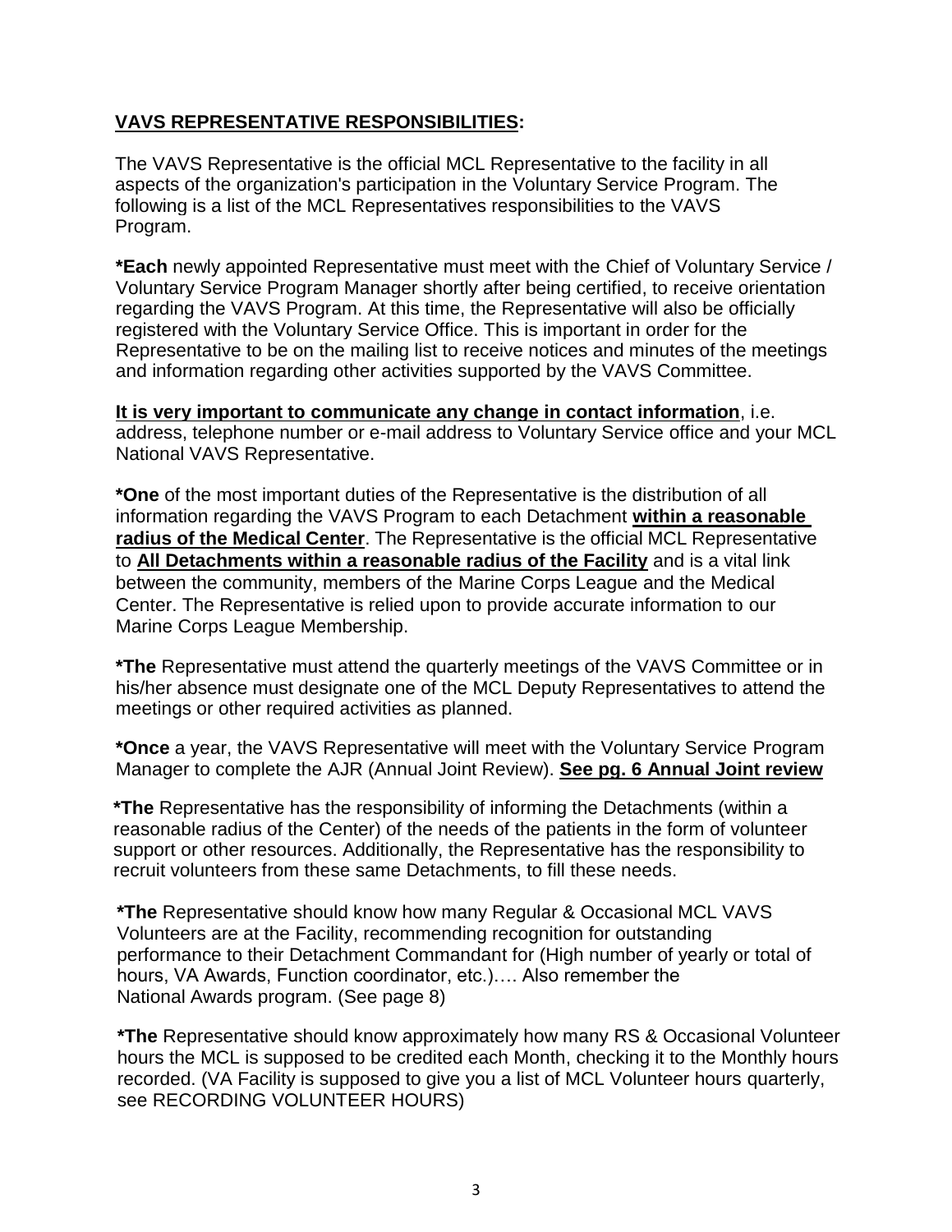Work with your Volunteers to insure they are recording their hours correctly.

**\*The** Representative should keep records of MCL Donations, Gifts, Hours and everything mentioned above so they can verify it is reflected on the AJR.

#### **Remember this is a big job that's why we have Deputies, you don't have to do everything yourself…….**

#### **DEPUTY REPRESENTATIVE RESPONSIBILITIES:**

The VAVS Deputy Representative position is to assist, **as a full working partner the VAVS Representative**. The following is a list of their responsibilities to the Marine Corps League and the VAVS Program.

**\*Each** newly appointed Deputy Representative must meet with the Chief of Voluntary Service / Voluntary Service Program Manager shortly after being certified, to receive orientation regarding the VAVS Program and to be officially registered with Voluntary Service.

**\*It** is also the responsibility of the Deputy Representative to attend the quarterly meetings of the VAVS Committee.

**\*The** Deputy Representative should also participate, if possible, in the completion of the Annual Joint Review report.

**\*As** a full working partner with the MCL Representative, the MCL Deputies responsibility mirrors the Representatives. The Deputy Representative must know the Representatives duties and be ready to assist or take over at any time.

#### **NATIONAL VAVS COMMITTEE:**

The VAVS National Advisory Committee (NAC) advises the Under Secretary for Health and other members of VHA Headquarters staff on how to coordinate and promote volunteer activities within VA health care facilities and on matters relating to volunteerism. The members will:

- Promote the VAVS Program
- Communicate VA policies to their constituencies
- Make recommendations to improve volunteer service to veterans

The Chief Administrative Officer, VHA Headquarters in Washington serves as Chairperson. The Director, Voluntary Service Office, serves as Deputy Chairperson.

The membership of the Committee is composed your Marine corps league and other National Veteran and private Organizations. Each organization designates one National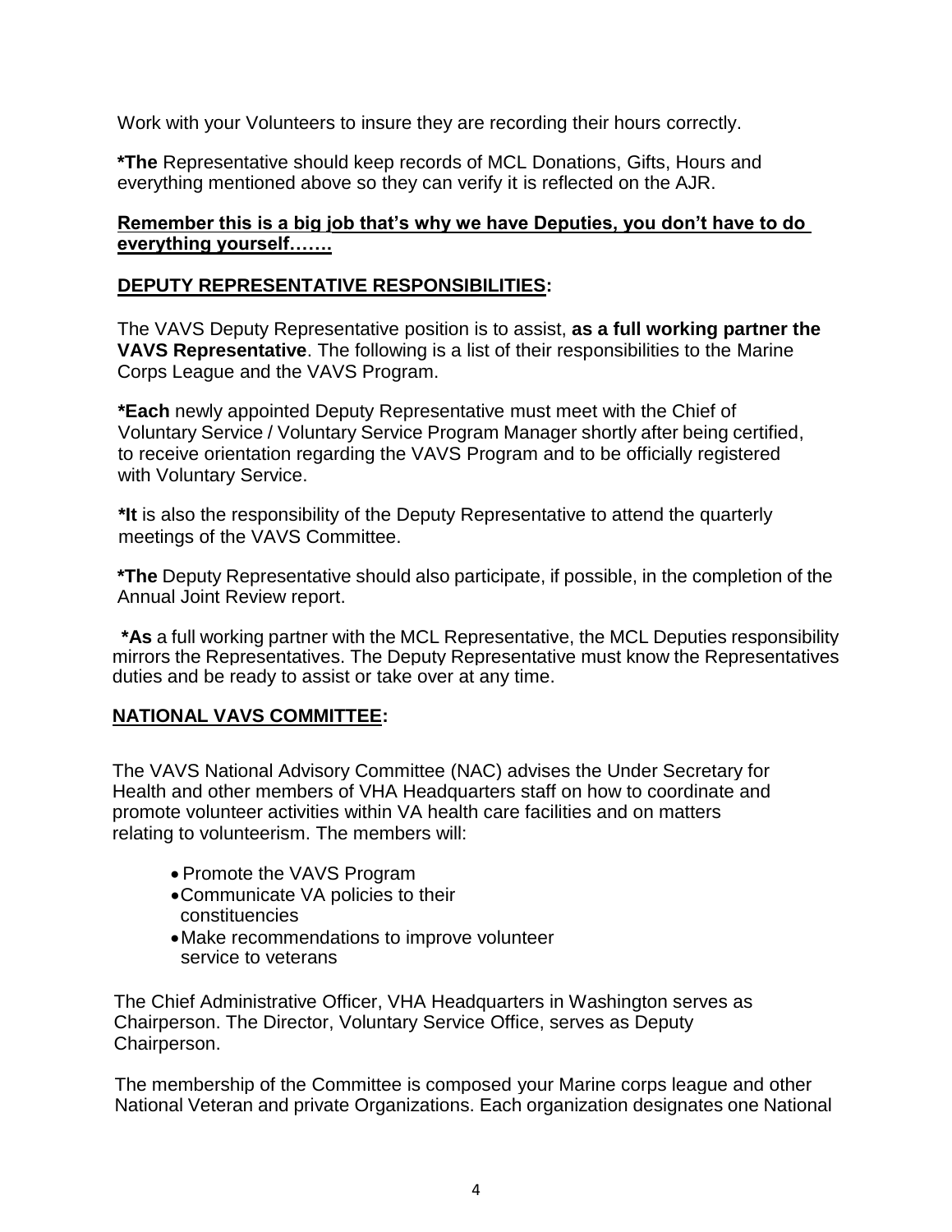Representative and up to two National Deputy Representatives. Additional deputies (up to a total of six) may be appointed when the need is justified and approved by the Director of the Voluntary Service Office.

#### **VA VOLUNTARY SERVICE (VAVS) COMMITTEE:**

Every VA facility has a VA Voluntary Service Committee which is made up of Representatives and Deputies of Organizations who have members participating in the VAVS Program. The Committee serves in an advisory capacity in coordinating the established plans and policies for volunteer participation in many activities supported by the VA Voluntary Service program.

Meetings of the Committee are held each quarter (4 times per year) and a calendar of the meeting dates will be published each Year. Each member of the committee will receive an agenda in advance of the meeting and will also receive minutes of the meeting that describe the discussion topics. It is very important that Representatives and Deputies understand continual certification and re-certification depends upon consistent participation and attendance to the VAVS Committees and other activities as planned. It is important that either the Representative or Deputy represent each meeting/function so that the Veteran Service Organization is represented. If there is a lack of participation in the VAVS Meetings/Functions, **(Missing three scheduled meetings)** representation could be terminated.

The Associate Medical Center Director serves as the Chairperson of the VAVS Committee and the Voluntary Service Program Manager serves as the Deputy Chairperson of the Committee.

#### **Certification/Re-certification**

As per the DVAMC rules, one VAVS Representative and up to three Deputy Representatives are appointed by their Detachment Commandant and certified by the Marine Corps League National VAVS Certifying Official. *There is only one MCL representative at a Facility. In the case where several Detachments volunteer at the same Facility, the Detachments should jointly select one representative and each Detachment name separate deputies.* The certification is good for two (2) years. Recertification is not automatic; it is done only after a request is made to the National Representative by your Detachment Commandant *or at the Commandants request*, the Detachment Adjutant/Paymaster.

The VA usually includes on the Quarterly meeting attendance sheet, the expiration of each certified Rep or Dep's certification.

The Detachment Commandant or at the Commandants request, the Detachment Adjutant/Paymaster, must complete and submit *Form MCL VAVS RC Rev 6* to the MCL National VAVS Representative. (address on form) When requesting certification or re-certification of a member of the League as a VAVS representative or deputy. The DVAMC rules apply to every veteran's organization, including the League.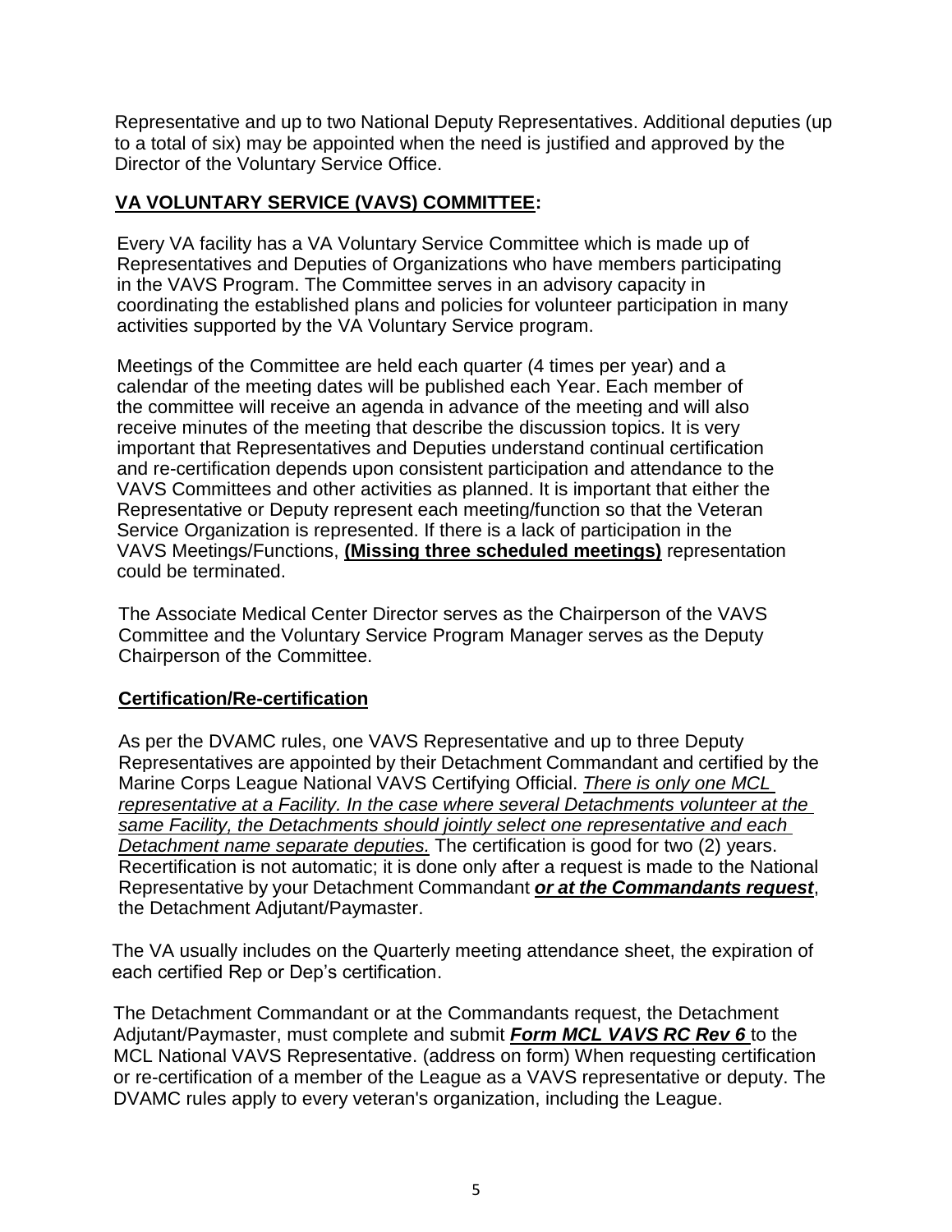*The Representative may not be a VA employee or the VAVS Representative for another organization, at the same Facility*. The telephone number and e-mail address on the form is for the VA's use and our files only.

Please notify the MCL National VAVS Rep if any of your contact information changes. (By mail; address on Form .... Or by e-mail [at dutchmaster@charter.net](mailto:at%20dutchmaster@charter.net)

**NOTE:** MCL Auxiliary members have their own separate certification program.

#### **ANNUAL JOINT REVIEWS:**

An Annual Joint Review (AJR) is a report completed each year by the Voluntary Service Program Manager and the Representative and Deputy of each affiliated organization. This report provides an accounting of the organization's participation in the VAVS Program during the past year. It reports volunteer hours and cash/non-cash donations as well as other required information. It also gives Voluntary Service staff and the representatives an opportunity to meet and develop new program goals. These goals help ensure active participation by the organization in support of patient care delivery and services.

An annual schedule (MCL is in FEBRUARY) of the organization's Annual Joint Reviews is provided each year and is available by contacting the Voluntary Service Office. *It is the responsibility of the Representative* to contact Voluntary Service for their appointment to complete this review each year.

After completion of the Annual Joint Review, copies are sent by the Facility to the MCL Representative, National VAVS Representative, and a copy is maintained in Voluntary Service files for future reference.

#### **REGULARLY SCHEDULED VOLUNTEERS:**

Regularly Scheduled (RS) Volunteers are individuals who participate in the VAVS Program in a regularly-scheduled assignment under VA Staff supervision. The services of the VAVS volunteer is to supplement the work and duties of a VA staff member, and MAY NOT replace a compensated VA employee.

To officially become an RS volunteer, an application will be completed through the Voluntary Service Office. The volunteer will then complete orientation, which includes an interview and in some cases a medical examination (at no expense to the volunteer) They will then be placed in a job assignment for which he/she will report to on an ongoing basis as arranged with the VA direct supervisor of that role.

#### **OCCASIONAL VOLUNTEERS:**

Occasional volunteers are those individuals serving under the VAVS Program who do not meet the requirements of RS volunteers.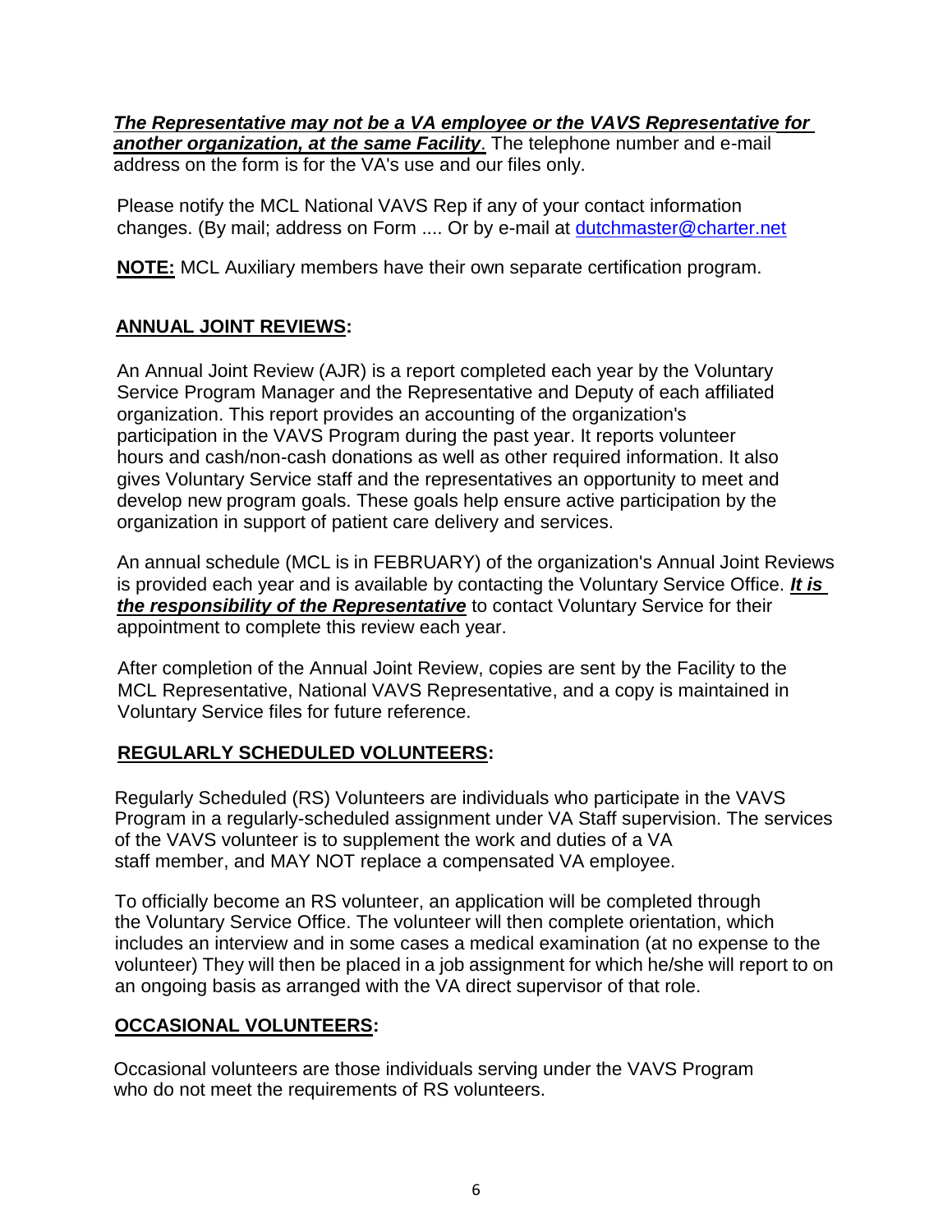Other than copies of the **very necessary** "Occasional Volunteer" Time Sheets, no individual records will be maintained on occasional volunteers.

#### **RECORDING VOLUNTEER HOURS:**

Every volunteer who reports to their VA job assignment must utilize the Voluntary Service System **(VSS)** Timekeeping computer (If applicable). For those occasional volunteers or RS volunteers whose assignments are in the evening and/or on weekends, sign-in sheets should be made available from the Voluntary Service Office during administrative hours. It is the responsibility of the VAVS Representative to make sure our Volunteers know the importance of recording these hours.

Reports will be sent to the VAVS Representatives on a Quarterly basis and will contain the number of hours that volunteers have contributed during the specified timeframe. If there are any questions regarding volunteer hours, contact Voluntary Service.

#### **RECOGNITION:**

Volunteers have a significant impact on the VA and our Veterans. One of our responsibilities as VAVS Representatives and Deputy Representatives is to make sure our MCL Volunteers are recognized for their contributions. It is very important to get the appropriate facts to the Detachment and Department Commandants on our MCL VAVS Volunteers, in a timely manner, as well as following up on any paperwork that is needed for National, Department or Detachment Awards.

#### **VA Volunteer Recognition**

During the Annual Volunteer Recognition Week each year (usually in April/May) your VA Medical Center will host a special recognition dinner and awards ceremony for eligible volunteers. Eligible volunteers are presented with awards based upon the hours they have contributed in a cumulative calculation. These hours are based on a fiscal year timeframe (October 1st through September 30).

#### **Marine Corps League VAVS Award Programs**

The MCL has National Level VAVS Awards for individual VAVS Volunteers and a National VAVS Detachment Award as listed below. Make sure to check with your Department and Detachment for VAVS Volunteer recognition as well.

#### **"National Level (Individual) VAVS Award"**

See National Rosen / Past National Commandant's "VAVS SERVICE AWARD" Instructions on Page 8.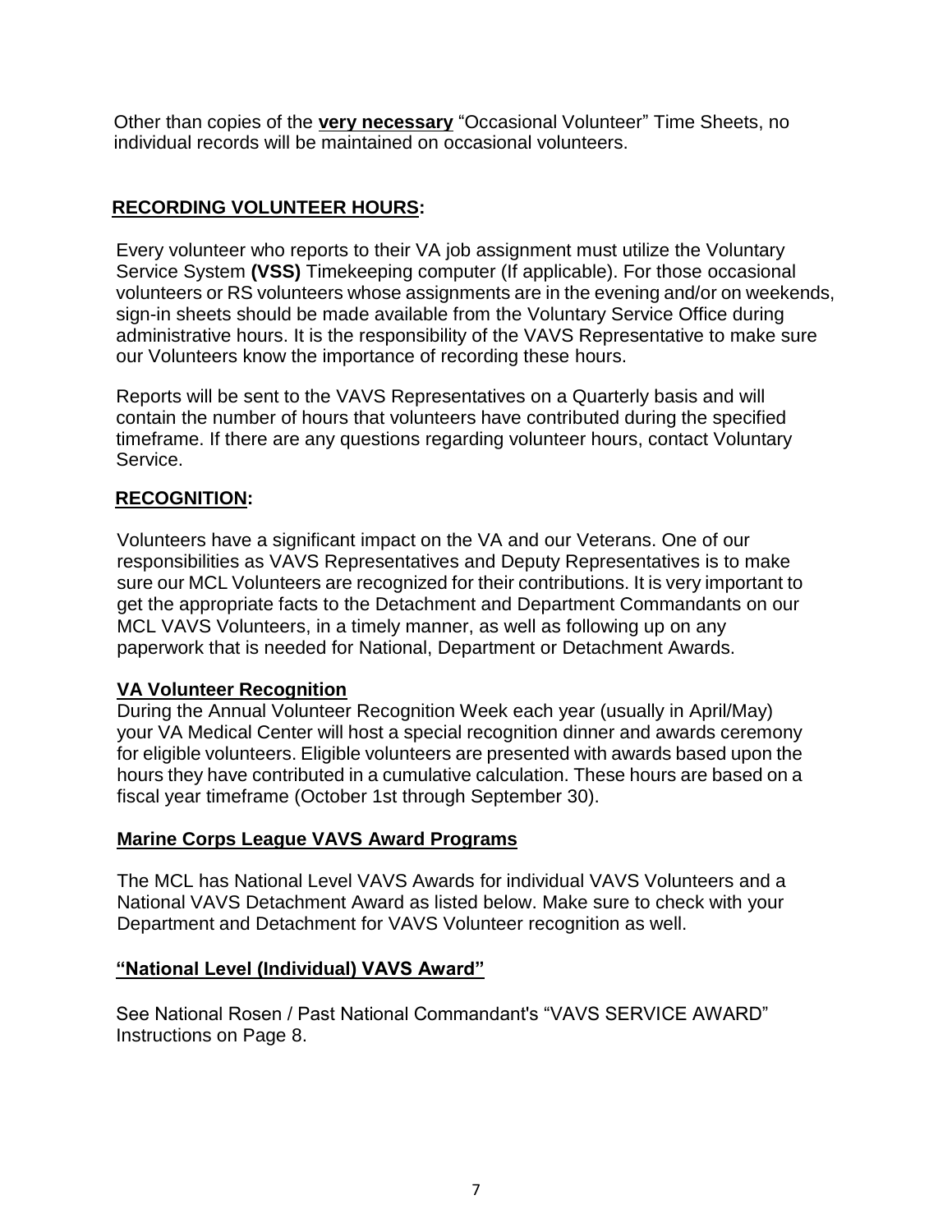#### **"National Level (Detachment) VAVS Award"**

The MCL VAVS Q1 Rev 16 Det. VAVS Award form is used by the National Committee for judging all Detachments for the National VAVS Awards. Awards are presented at the National Convention. This is why the completed form must be in the hands of the National VAVS Rep. by 15 June of each year. The MCL VAVS Q1 Rev 16 form, along with any other forms mentioned in this letter, can be found at the MCL National site [www.mcleague.org](http://www.mcleague.org/) under the Main Menu / MCL programs / VAVS programs. (**Any Department or Detachment** VAVS Awards programs are separate from this program and require separate submissions to the respective level**)**, if you are unable to open or find this information, contact the National VAVS Rep.

#### **See "Instructions, Det. and PNC VAVS Award" on the National site**

The MCL National VAVS Representative and Deputy Representatives will select the recipients of the Detachment VAVS awards as prescribed below:

Plaques categorized by membership strength of the detachment as reflected on the current 30 June strength report roster.

Category 1: 15 to 50 members. First, Second and Third Place Plaques.

Category 2: 51 to 100 members. First, Second and Third Place Plaques.

Category 3: 101 members and up. First, Second and Third Place Plaques.

#### **See** *MCL VAVS Q1 Rev 16* (**See Forms)**

#### **Rosen/ Past National Commandant's "VAVS SERVICE AWARD"**

The Marine Corps League and MCL Auxiliary's Award for Excellence in Service or Support of the Department of Veterans Affairs Voluntary Service (VAVS) Program.

#### **Background:**

The Veterans Affairs Voluntary Service Award for Leadership was first presented in 1963 by Hy and Sue Rosen, Past National Commandant and Auxiliary President, as a trophy to be awarded each year at the National Assembly to the League or Auxiliary member chosen by the VAVS Committee as most deserving of this award for leadership in the VA Hospital program.

Currently a certificate is presented to the recipient annually at the discretion of the VAVS Award Committee. MCL Recipients of this certificate are entitled to wear the Marine Corps League's Community/ VAVS Service Ribbon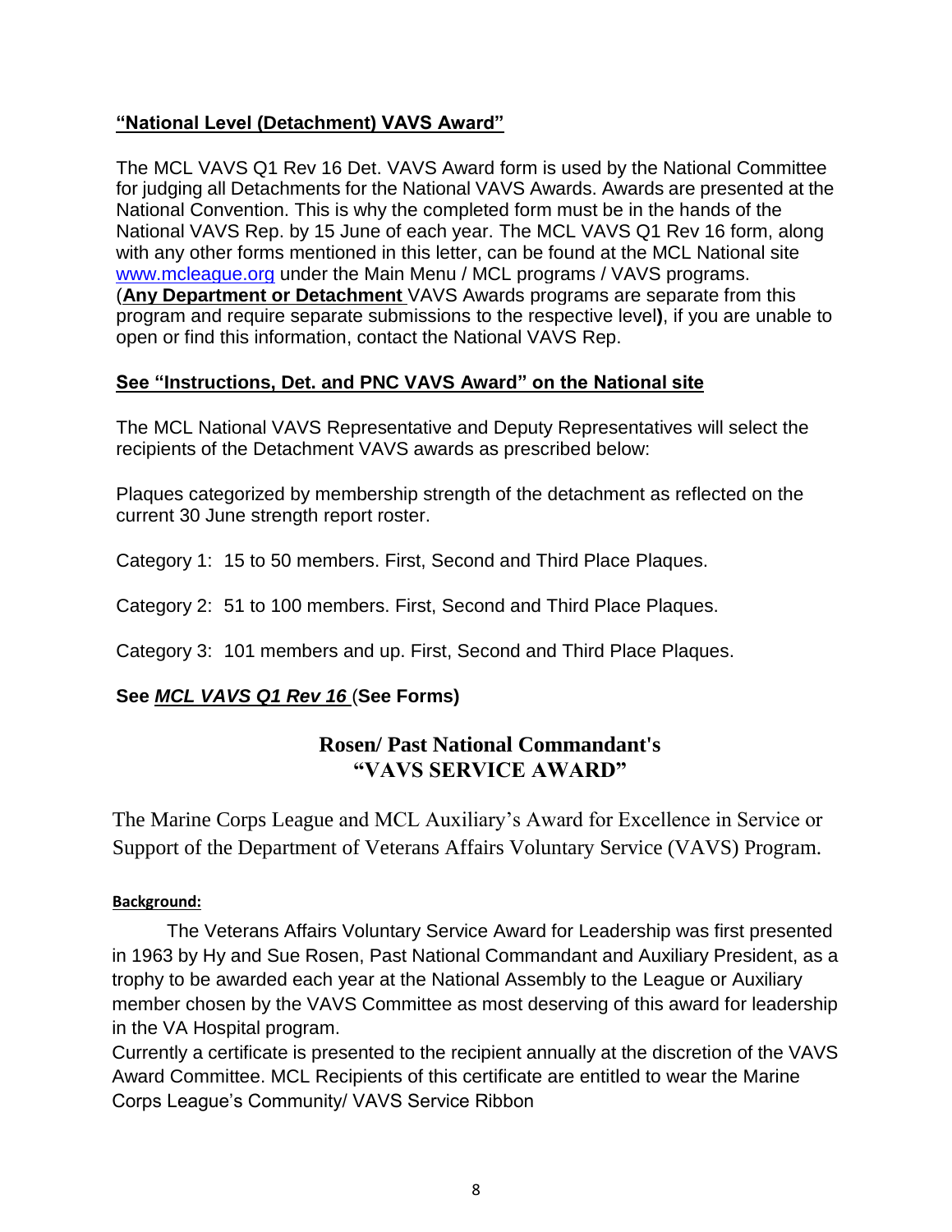#### **Criteria/Eligibility:**

To be chosen as the outstanding volunteer of the year in the VAVS Program, the nominee:

1) Must be a member in good standing of the League or the Auxiliary.

2) Must have served on a regular basis in a VA Hospital, outpatient Clinic, or other properly certified area for a period of at least three (3) years.

Qualifications should include one or more of the following: outstanding hours, special program, leadership, manner in which patients are cared for, or other service provided which significantly adds to the better care of Veteran Patients under the VAVS Program. A currently Certified Representative or Deputy must be completing Yearly AJR's and meeting attendance requirements for VAVS quarterly meetings to be considered.

#### **Nomination Process:**

perspective.

Consists of two letters of Recommendations for each nominee sent to the National VAVS Representative no later than July 10:

1) Letter from the Unit President or Detachment Commandant indicating membership status. and describing the individual's VAVS participation from the Detachment/units

2)Letter of recommendation submitted to the National VAVS Representative by a VAMC Director, Chief of Voluntary Service, or other qualified staff person, describing works, programs and special activities, which they feel make that person an excellent nominee. *(See qualifications above)* 

If the nominee is a VAVS Representative or Deputy, include the attendance sheet from Quarterly VAVS Committee Meetings.

This award is given at the discretion of the VAVS Award Committee consisting of the National VAVS Representatives and Deputies of the League and Auxiliary and any previous recipients meeting at the National Convention. They review all nominations received. If no current nominee meets the criteria, the Committee may review nominees for the two previous years. The committee reserves the right to choose, by 100% vote, one who has not been properly sponsored but meets other criteria.

The recipient will be announced at the Annual Convention VAVS Training Meeting. The name of the recipient will also be announced at the Conventions meeting and shall be included in the printed proceedings of both the League and Auxiliary Convention.

*See MCL Admin Procedures, Section* 4 *or MCL Aux Bylaws for more info.*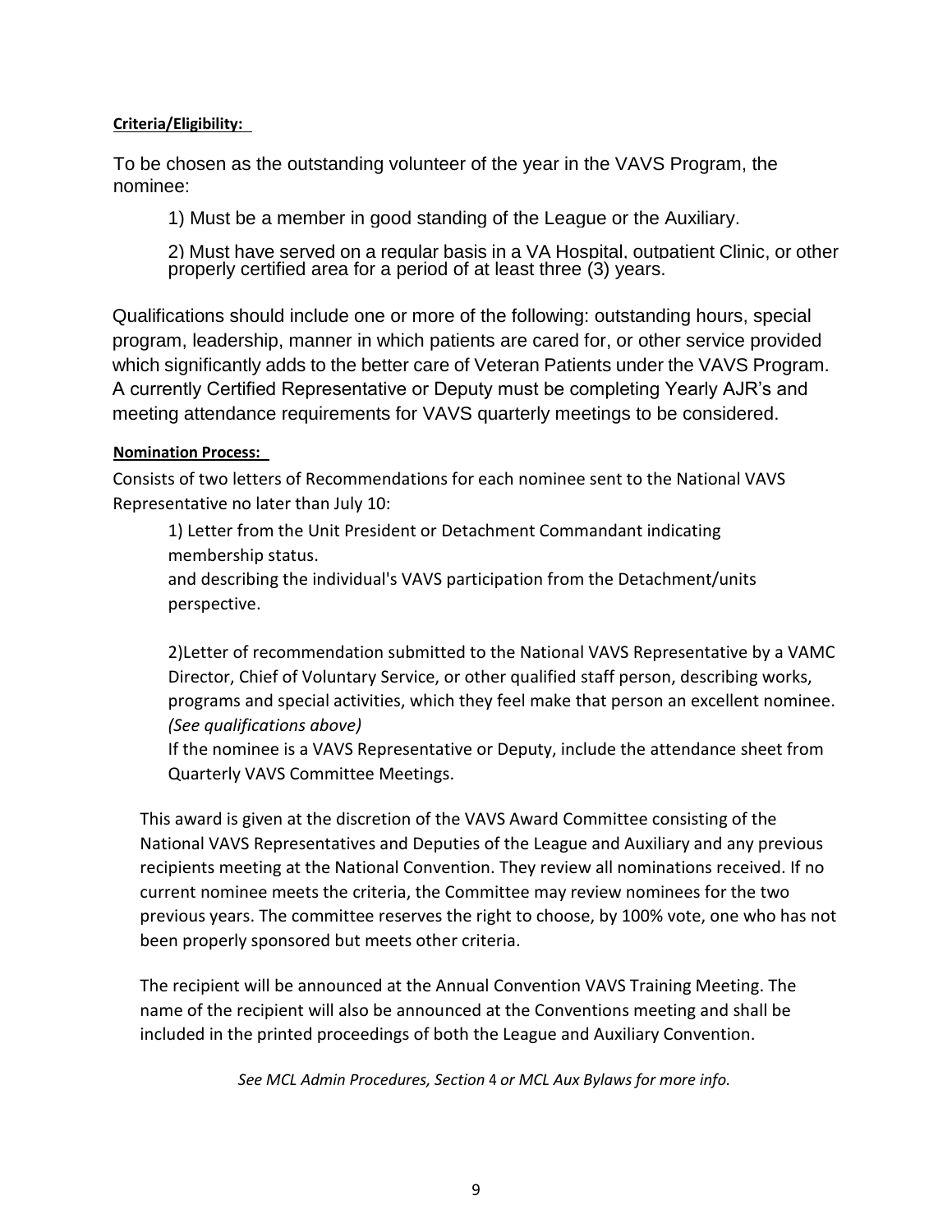#### **GIFTS AND DONATIONS:**

All gifts and donations made to the VA facility are received and documented through Voluntary Service. In order for Voluntary Service to accurately record and acknowledge all donations, the contributions should be accompanied by a name, address, and organization of donor.

Monetary donations are deposited into appropriate General Post Fund accountsspecifically for patient activities and items not supported by the VA budget. If a purpose is not specified by the donor, the funds are distributed between accounts for patient activities or needs at Voluntary Service Staff discretion.

A list of needed items can be obtained from Voluntary Service.

#### **VA COMMUNITY RELATIONS:**

When requested, a VA staff member is available to speak at organizational functions, conventions, meetings and other activities. Any request for a speaker should be made through Voluntary Service with advance notice of at least 30-60 days if possible.

local, State and National Officials are encouraged to visit and tour the VA Medical Center. The VAVS Representative should coordinate these visits by contacting Voluntary Service well in advance of any visit in order to appropriately prepare and agenda of activities to include a tour and visit with the Medical Center Director.

#### **THE MISSION OF VOLUNTARY SERVICE IS BEST EXPRESSED THROUGH ITS DESIRE TO SERVE OUR VETERANS**

#### **Please remember these are Guidelines.**

**If you have any questions or concerns regarding this information, please do not hesitate to contact the National Rep.**